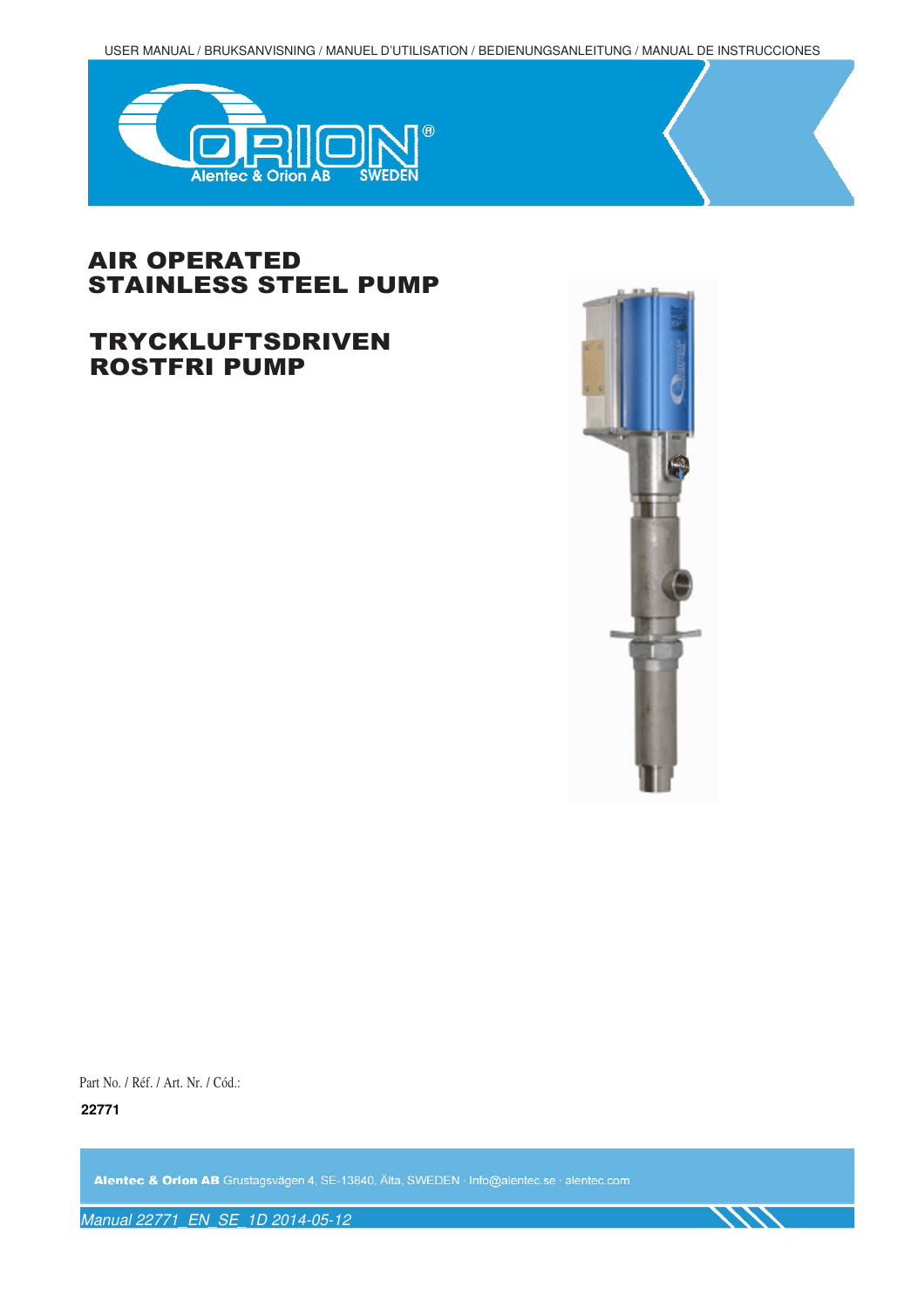## **Manual 22771\_EN\_SE\_1D**

#### **CONTENT / INNEHÅLL**

| 1.  | (EN) GENERIC                                                                                                                                                                                                                                                                                 | 3                                            |
|-----|----------------------------------------------------------------------------------------------------------------------------------------------------------------------------------------------------------------------------------------------------------------------------------------------|----------------------------------------------|
|     | 1.1. SAFETY PRECAUTIONS                                                                                                                                                                                                                                                                      | 3                                            |
| 2.  | (EN) INSTALLATION                                                                                                                                                                                                                                                                            | 4                                            |
|     | 2.1. GENERIC<br>2.2. WHEN PUMPING FLAMMABLE LIQUIDS                                                                                                                                                                                                                                          | 4<br>4                                       |
| 3.  | (EN) MAINTENANCE                                                                                                                                                                                                                                                                             | 5                                            |
| 4.  | (EN) SERVICE                                                                                                                                                                                                                                                                                 | 5                                            |
|     | 4.1. AIR MOTOR<br>4.2. EXCHANGE OF SEALS IN OUTLET BODY<br>4.3. PUMP MECHANISM                                                                                                                                                                                                               | 5<br>5<br>5                                  |
| 5.  | (EN) TROUBLE SHOOTING                                                                                                                                                                                                                                                                        | 5                                            |
|     | 5.1. PUMP STATIONARY OR RUN VERY SLOWLY.<br>5.1.1. Solution<br>5.2. PUMP RECIPROCATING BUT NOT DELIVERING<br>5.2.1. Solution<br>5.3. FLUID COMING OUT FROM THE DRAIN HOLE IN THE LOCKING NUT.<br>5.3.1. Solution<br>5.4. PUMP IS RUNNING DESPITE THE OUTLET BEING CLOSED.<br>5.4.1. Solution | 5<br>5<br>6<br>6<br>6<br>6<br>6<br>6         |
| 6.  | (SE) ALLMÄNT                                                                                                                                                                                                                                                                                 | 7                                            |
|     | 6.1. PRODUKTSÄKERHETSANVISNINGAR                                                                                                                                                                                                                                                             | 7                                            |
| 7.  | (SE) INSTALLATION                                                                                                                                                                                                                                                                            | 8                                            |
|     | 7.1. GENERELLT<br>7.2. NÄR BRÄNNBAR VÄTSKA SKALL PUMPAS                                                                                                                                                                                                                                      | 8<br>8                                       |
| 8.  | (SE) UNDERHÅLL                                                                                                                                                                                                                                                                               | 9                                            |
| 9.  | (SE) SERVICE                                                                                                                                                                                                                                                                                 | 9                                            |
|     | 9.1. LUFTMOTOR<br>9.2. BYTE AV MANSCHETTPACKNING MELLAN LUFTMOTOR OCH PUMPRÖR<br>9.3. VÄTSKEKOLV OCH BOTTENVENTIL                                                                                                                                                                            | 9<br>9<br>9                                  |
| 10. | (SE) FELSÖKNING                                                                                                                                                                                                                                                                              | 10                                           |
|     | 10.1. PUMPEN GÅR EJ<br>10.1.1.Åtgärd<br>10.2. PUMPEN GÅR OJÄMNT OCH HACKAR.<br>10.2.1.Åtgärd<br>10.3. PUMPEN RUSAR OCH DET KOMMER INGEN VÄTSKA.<br>10.3.1.Åtgärd<br>10.4. VÄTSKA KOMMER UT GENOM DRÄNERINGSHÅLET I PACKNINGS-SKRUVEN.<br>10.4.1.Åtgärd                                       | 10<br>10<br>10<br>10<br>10<br>10<br>10<br>10 |
|     | 10.5. PUMPEN GÅR TROTS ATT UTLOPPET ÄR STÄNGT.<br>$10.5.1$ . Åtgärd                                                                                                                                                                                                                          | 10<br>10                                     |
| 11. | (EN) SPARE PART KITS/ (SE) RESERVDELSSATSER                                                                                                                                                                                                                                                  | 11                                           |
| 12. | TECHNICAL DATA/TEKNISKA DATA                                                                                                                                                                                                                                                                 | 13                                           |
| 13. | CONFORMITY DECLARATION/KONFORMITETSDEKLARATION                                                                                                                                                                                                                                               | 14                                           |

2(14)

ベベイ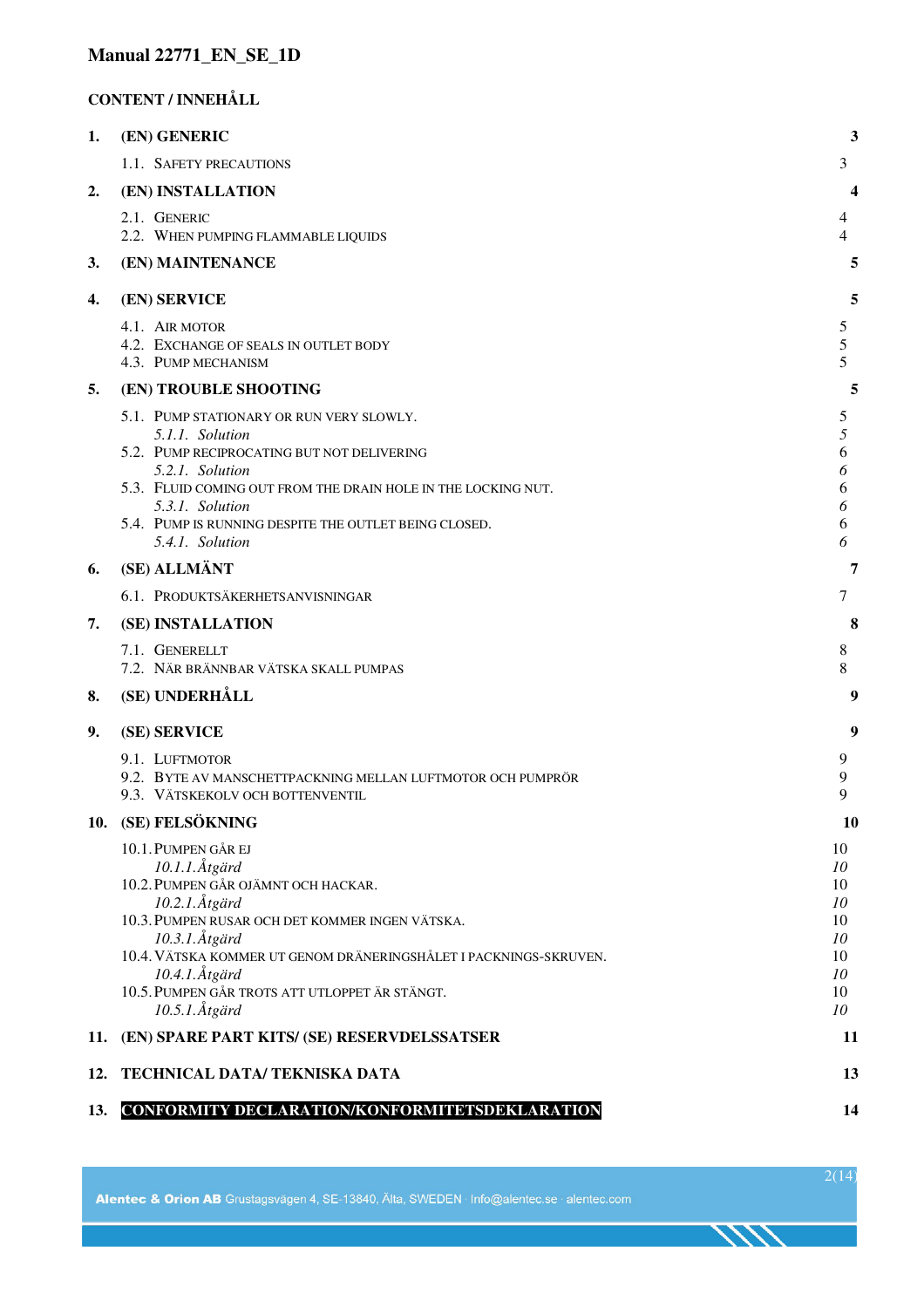# **1. (EN) Generic**

The air operated pump has two main parts. One double acting air motor driving a double acting liquid pump. The fluid is sucked into the pump through the bottom valve when the piston is on the upward stroke. The fluid is discharged in both up- and downs strokes. The relationship between then area of the air piston and area of the pump decides the pressure ratio. The pressure ratio is 4:1 and the theoretical pressure when the pump has stopped is 4 times higher than the air pressure. The exhaust air is blown out through a silencer made of sintered brass. All parts in contact with fluid are made of stainless steel (ISO 2346 and similar). The central bar is nickel-plated. All seals in contact with fluid are manufactured of PTFE (Teflon®) or FKM (Viton®).

**Important! Do not operate the pump without fluid present. Running the pump dry could damage the seals and generate heat. Damaged seals can cause fluid leakage and together with heat cause explosive vapors if a flamable liquid is pumped.** 

> **For this reason it is recommended to prime the pump with fluid before starting it and run at low air pressure until the pump is full. It is always recommended to use some dry pumping protection and if a flammable liquid is to be pumped it is required.**

#### **1.1. Safety precautions**

- The pump is to be used with water based fluids like windscreen liquid, glycol/water mixture and non-lubricant fluids like kerosene, white spirit, lacquer solvent and similar with a ignition point of 100°C or above.
- When used for flammable liquids make sure that the marked ground screw properly grounds the pump before starting it, see picture on page 4.
- The pump is not suitable for acids or salt water.
- Check that all accessories and components are suitable for the distributed fluid and the working pressure of the system.
- The system must be tested to 1.3 times the working pressure before being put into operation.
- Do not exceed the maximum air pressure of the pump, 1.0 MPa.
- Close and disconnect the air supply and relieve the liquid pressure in the system before any work to the pump or system is carried out
- Only use genuine manufacturers spare parts. Never use worn or damaged spare parts.
- Do not direct outlet valves or any other dispensing valve against the body or any other person as the liquid can penetrate the skin or damage the eyes.
- Do not use a higher air pressure than needed to get the needed system performance.
- Always turn off the air pressure to the pump when the premises are unattended.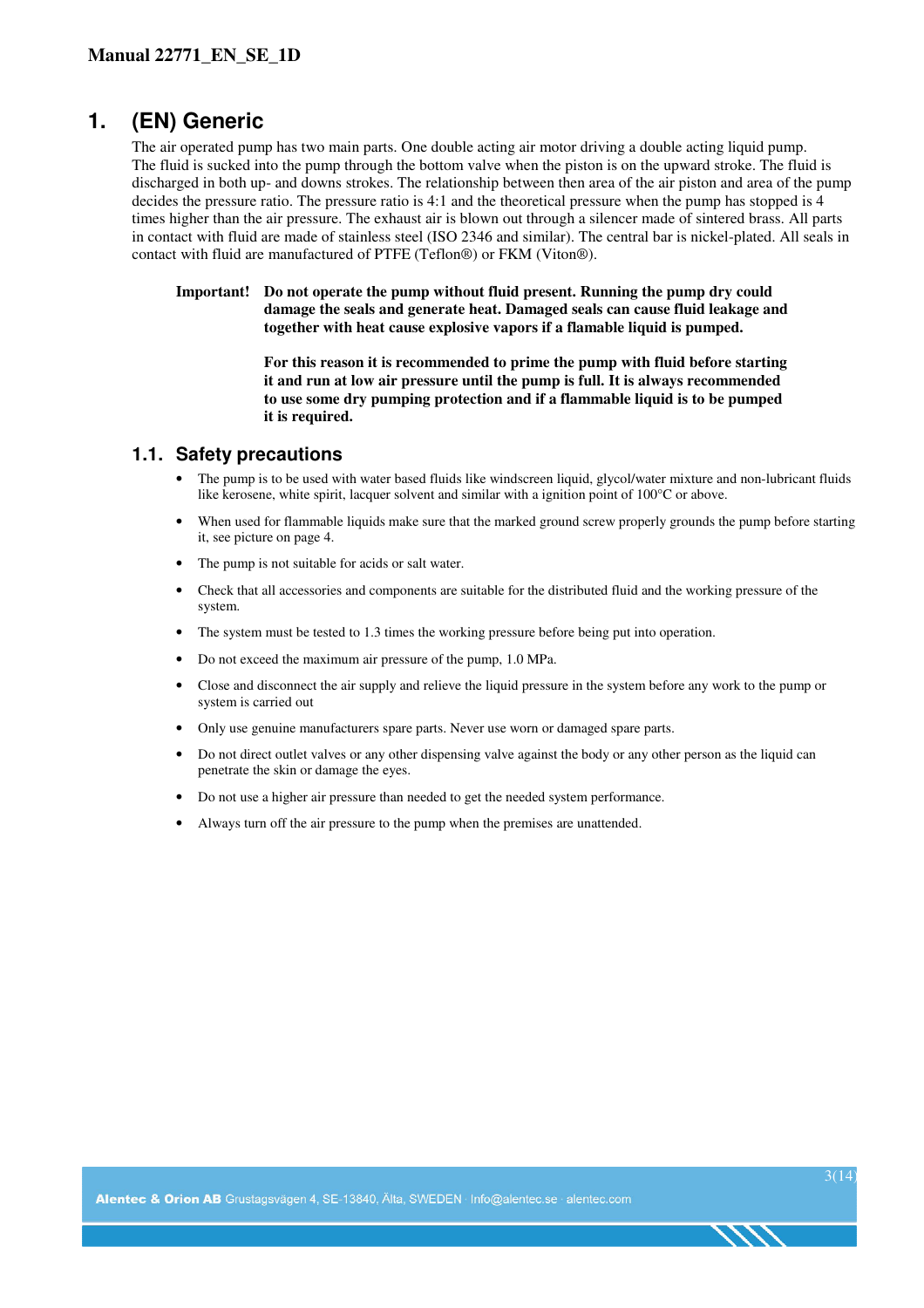# **2. (EN) Installation**

### **2.1. Generic**

Remove the protective caps from the pump, including plugs from the air inlet and the fluid outlet.

Remove the drum adapter from the pump tube. Mount the adapter into the 2" hole in the pump or pump bracket. If the pump is to be used with a drum of similar the suction tube, 222 62 14, has to be fitted. Do not use PTFE (Teflon®) tape to seal any thread. Use Loctite® or similar liquid sealant for tubing system.

Put the pump vertically into the drum and lock the pump so that the outlet is in the desired position. Set the pump with a bottom clearance of 10-15mm and lock the pump into place using the adapter.

Connect the liquid outlet hose to the outlet of the pump and the air coupler to the air inlet.

Do not mount a pump directly onto a sheet metal wall or similar construction, which can create noise resonance and augment the normal noise level of the pump.

A hose must be mounted between the outlet of the pump and the fixed pipe work. This hose should have sufficient length to make it possible to lift the pump in and out of the drum or tank without difficulty.

Do not let the pump run fast when starting up a new system or after changing barrel in an existing system. Start the pump with lowered air pressure on initial priming and gradually increase the pressure, as the system is primed.

- **Important! If the air pressure in the system is higher than the working pressure of the pump it will be necessary to install an air regulator and gauge into the airline prior to the pump.**
- **Important! The pump is pre-lubricated with silicon grease. It is not necessary to use a lubricator during normal operation. If a lubricator has been used with the pump, the pre-lubricated silicon grease will have been washed away. It is therefore needed to continue the use of lubricator.**

### **2.2. When pumping flammable liquids**

Besides the above mentioned, please also note the following when pumping flammable fluids.

- The pump must be grounded by the dedicated ground screw, see picture.
- The pump must be equipped with dry-pumping protection.
- At first start up the pump and the system it is connected to must be thoroughly checked for leaks.
- During operation the pump and the system it is connected to must be checked for leaks on a regularly basis.



Alentec & Orlon AB Grustagsvägen 4, SE-13840, Älta, SWEDEN · Info@alentec.se · alentec.com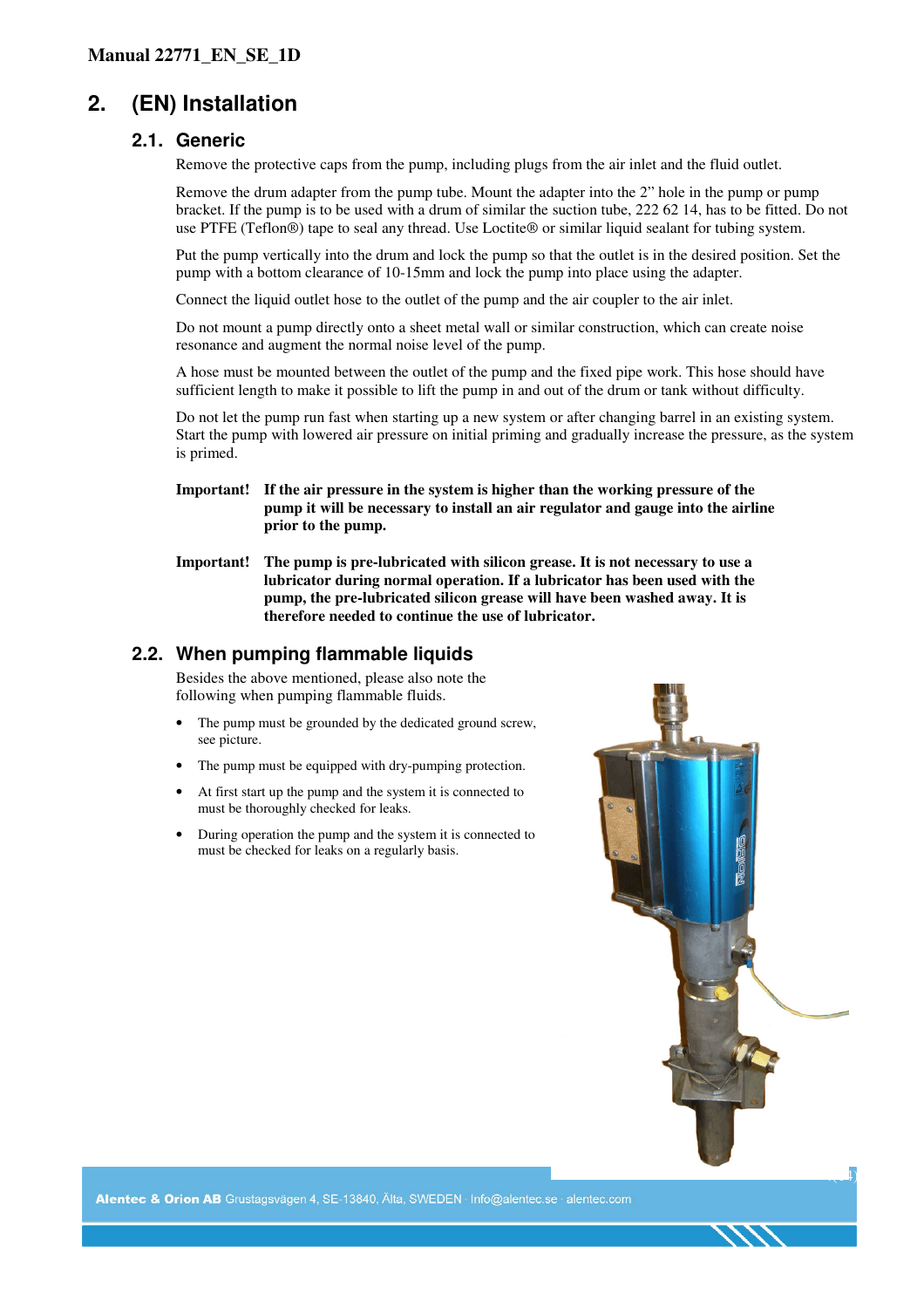# **3. (EN) Maintenance**

Empty and clean the air filter. If a lubricator is installed it should always be filled with air tool oil or similar. Mineral based motor oil, SAE 10, can also be used, Synthetic oil or other oils must not be used. Check for possible leakage in the connections or couplers. Keep the fluid and equipment clean and free from dirt. When changing drum, make sure the pump tube and bottom valve are kept off the floor.

# **4. (EN) Service**

Avoid damaging seals and all moving surfaces. When servicing the pump, all parts should be protected from dirt, especially the cylinder and central bar. Keep the working area and tools clean. Clean and grease all surfaces with silicon grease or similar, especially all O-rings and moving surfaces. Use kerosene or similar liquid for cleaning the air motor parts.

## **4.1. Air motor**

Fasten the outlet housing of the pump into a vice in a vertical position. Loosen the four screws in the lid. Remove the lid. Air supply nipple (Pos 2) is sealed by two O-rings in the valve mechanism. To inspect the air filter u carefully thread a screw, M6 or W¼", between ½ and 1 turn inside the filter. Pull up and clean or change it. Loosen the silencer's (Pos 25) four screws (Pos 28) and remove the protective cover (Pos27). Unscrew the six screws (Pos26), which keep the mechanism (Pos 1) in place. It is now possible to inspect and replace the valve mechanism or replace the valve spool kit (Pos 24). To inspect the air motor cylinder, loosen the four lower screws (Pos 29). Pull the air motor off the piston. Change all damaged and worn parts and Reassemble in reverse order.

**Important! Lubricate all parts and seals in the air motor before reassembly with Silicone grease. No other grease should be used.** 

# **4.2. Exchange of seals in outlet body**

Fasten he lower part of the air motor into a vice with pump tube in horizontal position. Loosen the four lower screws (Pos 29) and pull off the air motor with the complete valve mechanism. Release the piston (Pos 5) from the central bar (Pos 15). Disassemble the entire fluid part by releasing the lock nut seal screw (Pos 11) and unscrew the complete "wet" part. It is now possible to inspect the upper seal (Pos 7). Fasten the stainless outlet body into a vice. Unscrew the pump tube (Pos 20). Pull the central bar (Pos 15) out through the Teflon seal kit (Pos 12). Inspect all working surfaces and replace all worn or damaged parts. Be very careful when handling the PTFE (Teflon®) seals, they are very easy to damage.

## **4.3. Pump mechanism**

First carry out the first 2 steps in "Exchange of seals in outlet body", see above. Fasten the stainless outlet body into a vice. Unscrew the pump tube (Pos 20). Pull the central bar (Pos 15) out through the PTFE (Teflon®) seal kit (Pos 12). Inspect the piston (Pos 19) and replace the seal (Pos 23) if necessary. Be careful to avoid any dirt getting in and around the piston assembly. Replace all parts that are worn or damaged. If you suspect dirt in the bottom valve (Pos 21) unscrew it for inspection. If the bottom valve is removed the Oring (Pos 22) must be replaced. If the pump tube is removed from the outlet body the O-ring (Pos 16) must be replaced. Do not over tighten the bottom valve or pump tube when reassembling. The O-rings will seal against leakage.

# **5. (EN) Trouble shooting**

### **5.1. Pump stationary or run very slowly.**

- 1. No or low air pressure.
- 2. Faulty air motor.
- 3. Blocked air inlet filter.
- 4. Ice blocking air exhaust.
- 5. Foreign object jamming movement of central bar.

#### **5.1.1. Solution**

1. Check the air supply valve, regulator and quick coupler.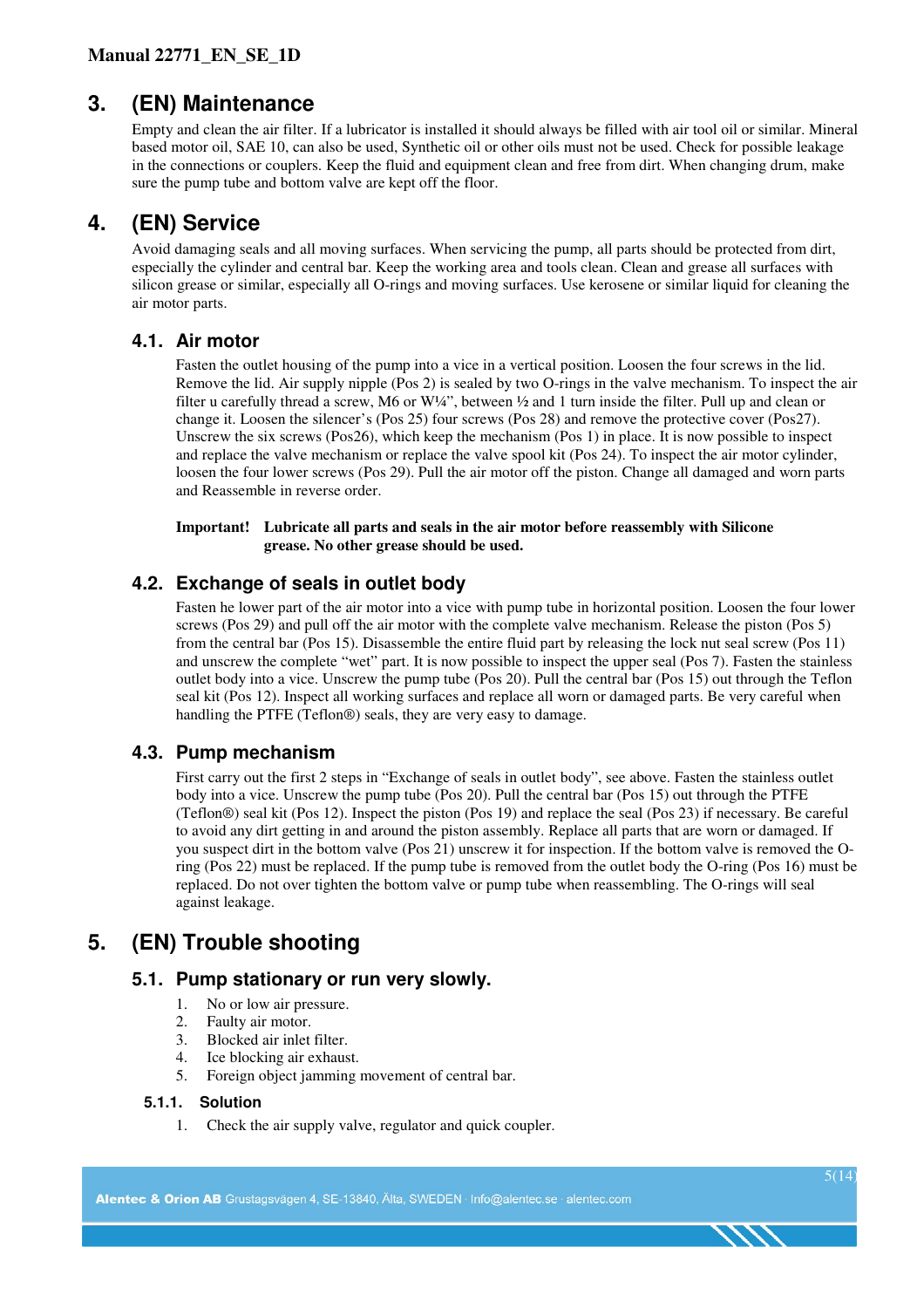### **Manual 22771\_EN\_SE\_1D**

- 2. Check air motor mechanism. See service "Air motor". Check seals and replace faulty parts. Try to restart motor by pushing the lower servo piston with a screwdriver or similar tool through the hole in the bottom cover.
- 3. Change or clean the air inlet filter
- 4. Check for possible condensate in air filter, or if the pump has "raced" that there is no leakage in the pipe work.
- 5. As above. Check for free movement and foreign objects in piston valve etc.

### **5.2. Pump reciprocating but not delivering**

- 1. No fluid.
- 2. Foot valve inoperative.
- 3. Piston valve or seals worn out.

#### **5.2.1. Solution**

- 1. Check fluid level in drum or tank.
- 2. Check spring and ball for correct operation and seating. Check for foreign object jammed in foot valve.
- 3. Check for foreign objects in piston valve seat. Check seals for wear and damage.

### **5.3. Fluid coming out from the drain hole in the locking nut.**

1. Seal in outlet body is worn or damaged.

#### **5.3.1. Solution**

1. Change seals. See service "Exchange of seals in outlet body".

### **5.4. Pump is running despite the outlet being closed.**

- 1. Seal on the lower piston assembly is worn out or damaged.
- 2. Dirt in the bottom valve or in the lower piston assembly.

#### **5.4.1. Solution**

- 1. Change worn or damaged parts. See service "Pump mechanism".
- 2. See service "Pump mechanism".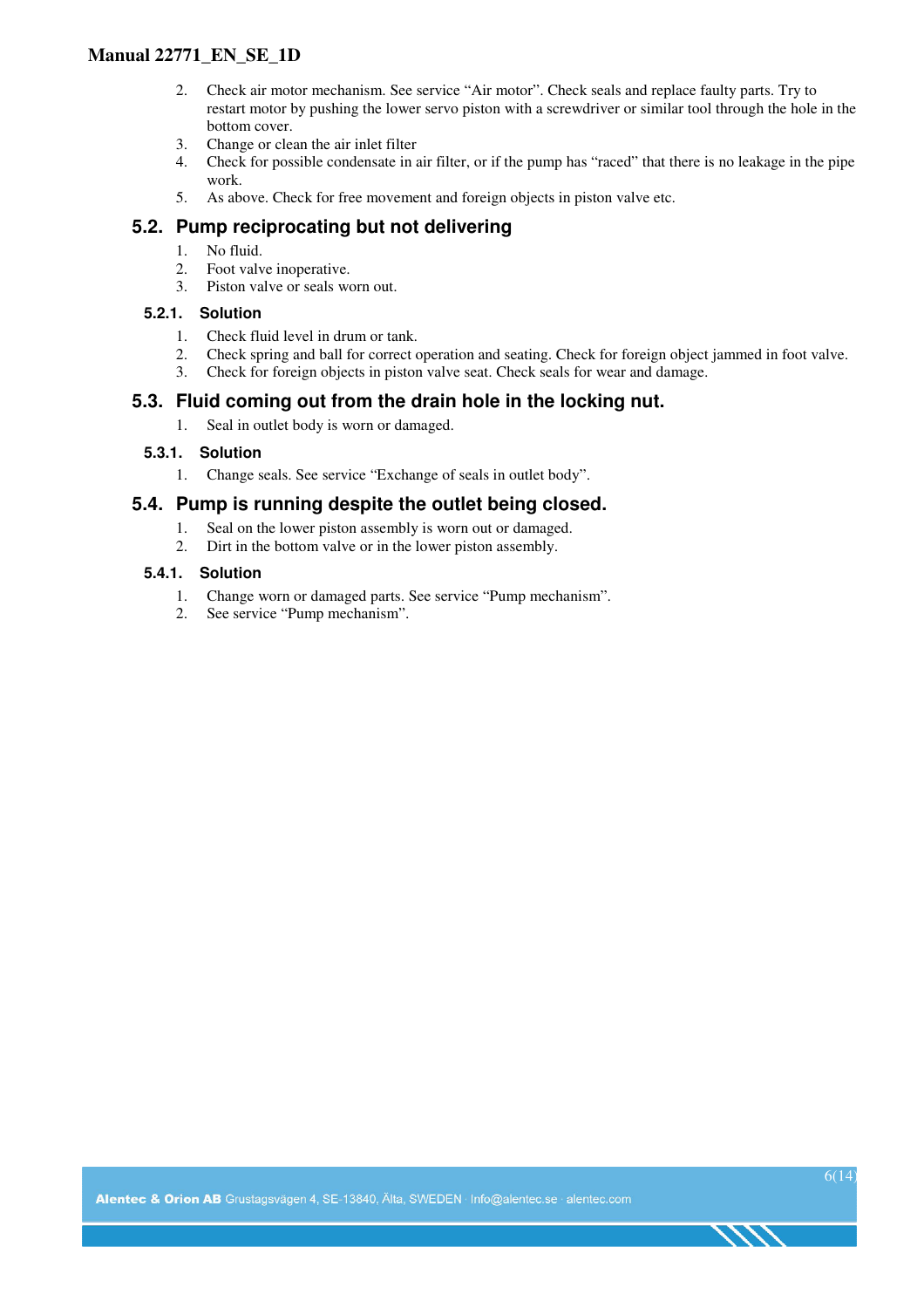# **6. (SE) Allmänt**

Den tryckluftsdrivna pumpen har två huvuddelar, en dubbelverkande kolvmotor och en dubbelverkande vätskedel. Vätskan sugs in i pumpröret genom bottenventilen vid uppåtgående rörelse. Vätska trycks ut både vid uppåt- och nedåtgående rörelse. Förhållandet mellan luftkolvens area och pumpkolvens area anger tryckförstärkningen. Tryckförstärkningen är 4:1 och det teoretiska trycket blir, när pumpen stannat, fyra gånger högre än det ingående lufttrycket. Returluften blåses ut och dämpas via en sintrad ljuddämpare. Alla delar i kontakt med vätska är tillverkade av rostfritt material (SS 2346 eller liknande). Centralstången är kemiskt förnicklad. Alla vätskeberörda packningar är tillverkade av PTFE-material (Polytetraflouretylen, Teflon®).

**Viktigt! Undvik torrkörning av pumpen då detta kan skada pumpens packningar och skapa värme. Skadade packningar kan orsaka läckage och i kombination med värme kan explosiva gaser uppstå om bränbara vätskor pumpas.** 

> **För att undvika detta rekommenderas att pumpen vätskefylls före start och att man startar med ett lågt lufttryck tills pumpen blivit fylld. En pump bör alltid utrustas med torrpumpningsskydd och om en brännbar vätska skall pumpas måste pumpen utrustas med det.**

#### **6.1. Produktsäkerhetsanvisningar**

- Pumpen är avsedd för pumpning av vattenbaserade vätskor som spolarvätska, glykol/vatten etc. samt ickesmörjande vätskor som ex. vis lacknafta, lösningsmedel och liknande vätskor med en flampunkt över 100°C.
- Om en brännbar vätska skall pumpas kontrollera noga att pumpen är jordad genom där för avsedd jordskruv innan start, se bild sidan 8.
- Pumpen är inte lämplig för syror eller saltvatten.
- Kontrollera att alla anslutna komponenter är avsedda för den pumpade vätskan och lämpade för systemets arbetstryck
- Provtryck alla rörledningar med 1.3 x systemets arbetstryck innan det tas i drift.
- Överskrid aldrig pumpens märktryck (1,0 Mpa) för luftförsörjningen.
- Stäng av eller koppla bort trycklufttillförseln och avlasta systemet innan något arbete på pump eller system påbörjas.
- Använd endast orginalreservdelar och återmontera aldrig en sliten eller skadad detalj.
- Rikta aldrig ventilens eller andra distributionsenheters utloppsmunstycke mot någon kroppsdel eller någon annan person. En tunn stråle av vätskan tränger lätt igenom huden eller kan skada ögonen.
- Använd inte högre lufttryck än nödvändigt för att uppnå lämplig systemfunktion.
- Stäng alltid av eller koppla bort tryckluften till pumpen över natten och vid driftsuppehåll.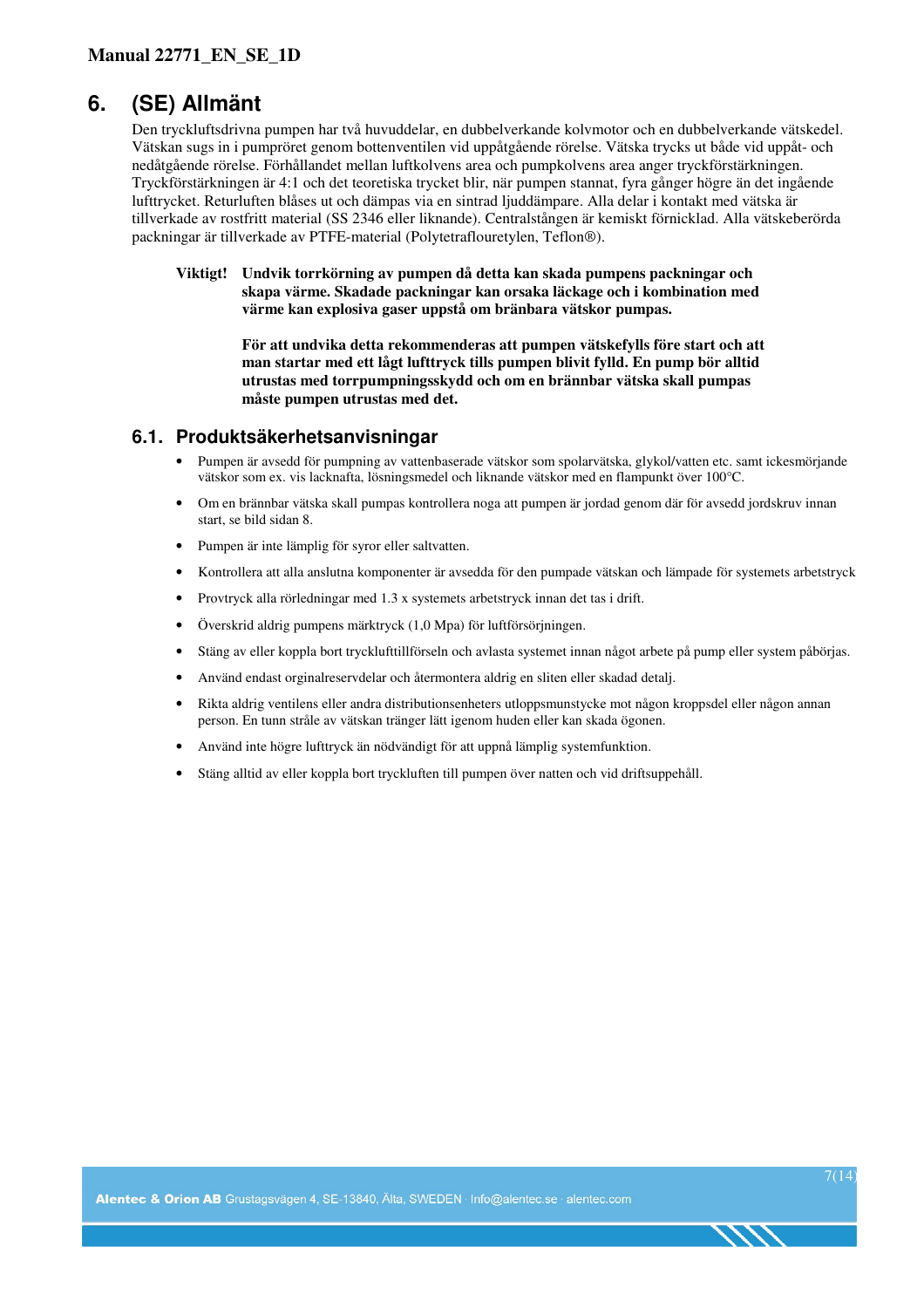# **7. (SE) Installation**

#### **7.1. Generellt**

Tag bort skyddsemballage och skyddspluggar från pumpen.

Tag bort fatadaptern från pumpröret. Montera den på sin avsedda plats (t.ex. i fat eller väggfäste). Sätts pumpen i fat måste sugröret (222 61 24) monteras. Täta gängan med flytande tätningsmedel som Loctite® eller liknande, använd inte teflontejp.

Sätt ner pumpen i fatet och vrid den så utloppet kommer i önskad riktning. Ställ in pumprörsnivån så att det blir ca 10-15 mm spel mot fatets botten. Lås sedan fast pumpen med fatadaptern.

Anslut utloppsslangen mot pumpens utlopp

(G 1" inv.). Montera luftsnabbkopplingen i pumpens luftanslutningshål (G ¼" inv.).

Montera aldrig en pump direkt på en plåtvägg eller annan liknande konstruktion som kan ge resonansljud och förstärka pumpens normala ljudnivå.

En slangledning ska monteras mellan pumpens utloppsanslutning och rörledningen. Den ska ha en längd som gör det möjligt att utan besvär lyfta pumpen i och ur fatet.

Låt inte pumpen "rusa" när rörledningen fylls under uppstart, eller vid byte av fat. Sänk farten på pumpen genom att sänka lufttrycket.

- **Viktigt! Om tryckluftsledningen har högre tryck än det pumpen ska användas för, måste en tryckluftsregulator med manometer monteras före pumpen. Pumpen är initialsmord med silikonfett. Den behöver inte någon tillsatssmörjning under normala driftsförhållanden.**
- **Viktigt! Om det finns en monterad luftsmörjare och den är eller har varit inkopplad mot pumpen måste man fortsätta med att alltid ha luftsmörjare inkopplad. Detta för att oljan från luftsmörjaren tvättar bort silikonfettet.**

### **7.2. När brännbar vätska skall pumpas**

Utöver det föregående gäller även följande då brännbar vätska pumpas.

- Pumpen måste jordas via där för avsedd jordskruv, se bild till höger.
- Pump måste förses med torrpumpningsskydd.
- Vid första start måste både pumpen och systemet den anslutits till noga kontrolleras med avseende på läckage.
- Under normal drift skall pumpen och systemet den anslutits till regelbundet kontrolleras med avseende på läckage.

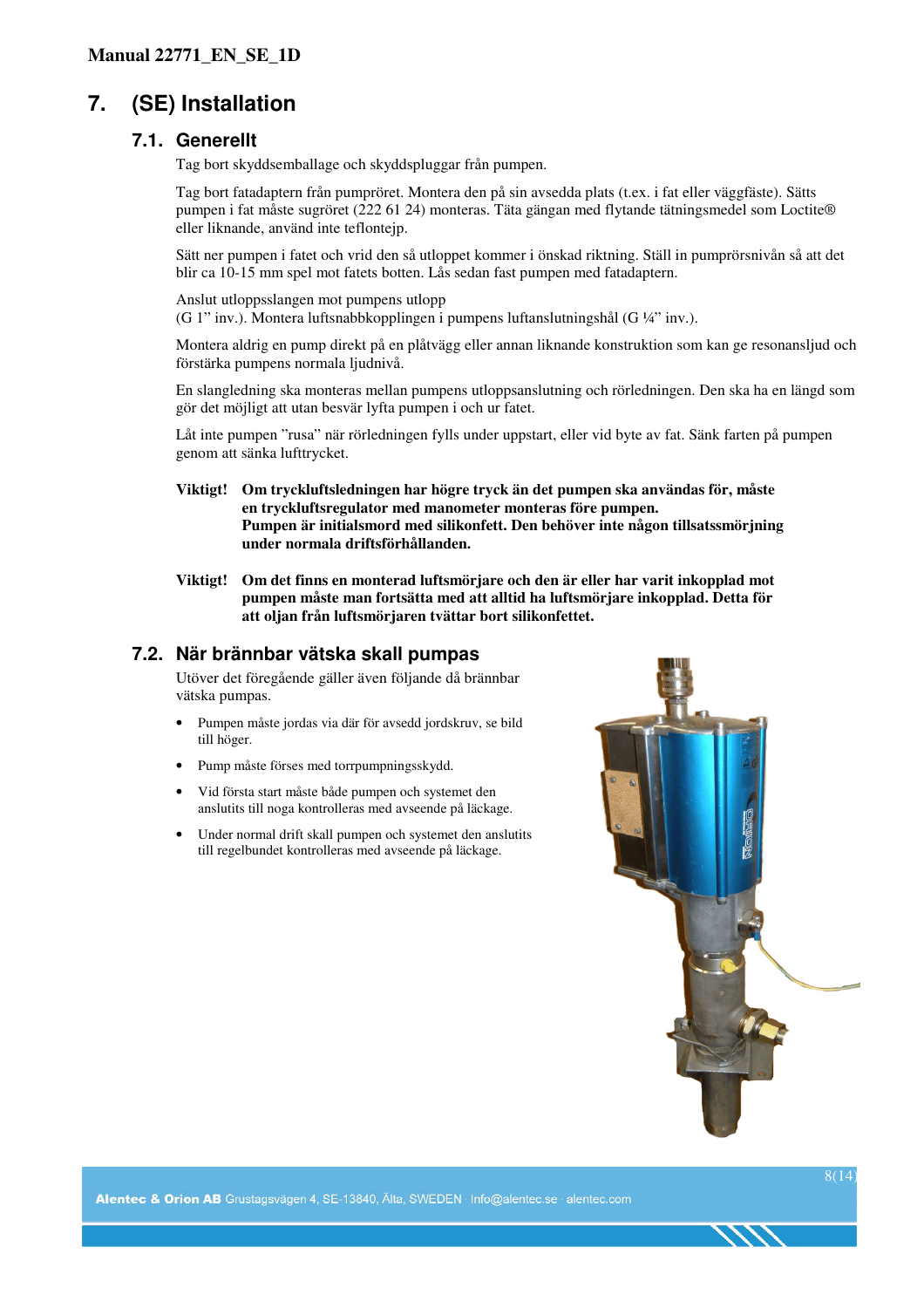# **8. (SE) Underhåll**

Töm och gör rent luftfiltret med avseende på kondenserat vatten och smuts. Om en luftsmörjare är monterad ska den alltid vara fylld med luftverktygsolja eller motsvarande (vanlig petroleumbaserad, SAE 10, går också bra). Syntetisk motorolja eller andra oljor får inte användas. Kontrollera att det inte finns någon form av läckage i anslutningar och kopplingar, samt att slangar inte är nötta eller skadade. Se till att vätskan och utrustningen är rena. Vid byte av fat, ställ inte pumpröret på golvet.

# **9. (SE) Service**

Undvik repor och skador på tätningar och glidytor. Under arbete ska delarna skyddas från smuts och föroreningar. I synnerhet ska cylinderlopp och centralstång skyddas. Rengör och smörj in alla tätnings- och glidytor med silikonfett eller motsvarande. I synnerhet ska alla O-ringar och tätningar smörjas före återmontering. Använd helst varnolen eller liknande vätska vid rengöring av delar till luftmotorn.

### **9.1. Luftmotor**

Fäst pumpens utloppshus i ett skruvstycke med pumpröret nedåt. Lossa de fyra skruvarna i locket och ta bort det. Luftanslutningsnippeln (Pos 2) sitter fast i växlingsmekanismen med två O-ringar. För att ta bort luftfiltret (Pos 3) gängar man försiktigt ned en M6-skruv (W¼"), ½ till 1 varv inuti filtret. Drag upp filtret och gör rent eller byt det. Lossa ljuddämparens (Pos 25) fyra skruvar (Pos 28) och drag sedan av skyddsplåten (Pos 27). Tag bort de sex skruvarna (Pos 26) som håller mekanismen på plats. Man kan nu inspektera och byta ut mekanismen eller spolen med sina delar (Pos 24). För att inspektera cylindern lossas de fyra undre skruvarna (Pos 29). Lyft sedan av motorcylindern och undersök den. Byt ut slitna eller skadade delar och återmontera i omvänd ordning.

#### **Viktigt! Smörj alltid in alla glid- och tätningsytor med silikonfett före återmontering. Inget annat fett får användas.**

### **9.2. Byte av manschettpackning mellan luftmotor och pumprör**

Fäst luftmotorns underdel i ett skruvstycke med pumpröret vågrätt. Lossa de fyra undre skruvarna (Pos 29) och drag bort hela luftmotorn med sin mekanism. Lossa kolven (Pos 5) från kolvstången. Demontera hela vätskedelen genom att lossa låsmuttern på ansatsringen (Pos 11) och gänga av hela pumpdelen. Nu kan man inspektera och eventuellt byta ut den övre manschetten. Fäst pumpens utloppshus i ett skruvstycke. Gänga bort pumpröret (Pos 20). Drag ned kolvstången genom teflonpackningssatsen (Pos 12). Ta bort ansatsringen (Pos 11). Inspektera kolvstångsytan och teflonpackningssatsen med avseende på slitage och skador.

## **9.3. Vätskekolv och bottenventil**

Utför först de två första punkterna under "Byte av manschettpackning mellan luftmotor och pumprör". Fäst pumpens utloppshus i ett skruvstycke. Gänga bort pumpröret (Pos 20). Drag ned kolvstången genom teflonpackningssatsen (Pos 12). Inspektera kolven (Pos 19) och byt manschetten (Pos 23) om den är sliten. Var uppmärksam på om det finns partiklar eller andra föroreningar i eller på kolven och dess delar. Byt alla delar som kan anses skadade eller slitna.

Om man misstänker att det finns smuts eller föroreningar i bottenventilen (Pos 21) kan denna tas loss för inspektion och kontroll. Om bottenventilen tas loss ska O-ringen (Pos 22) mellan rör och bottenventil bytas.

Om pumpröret demonteras ska O-ringen (Pos 16) bytas.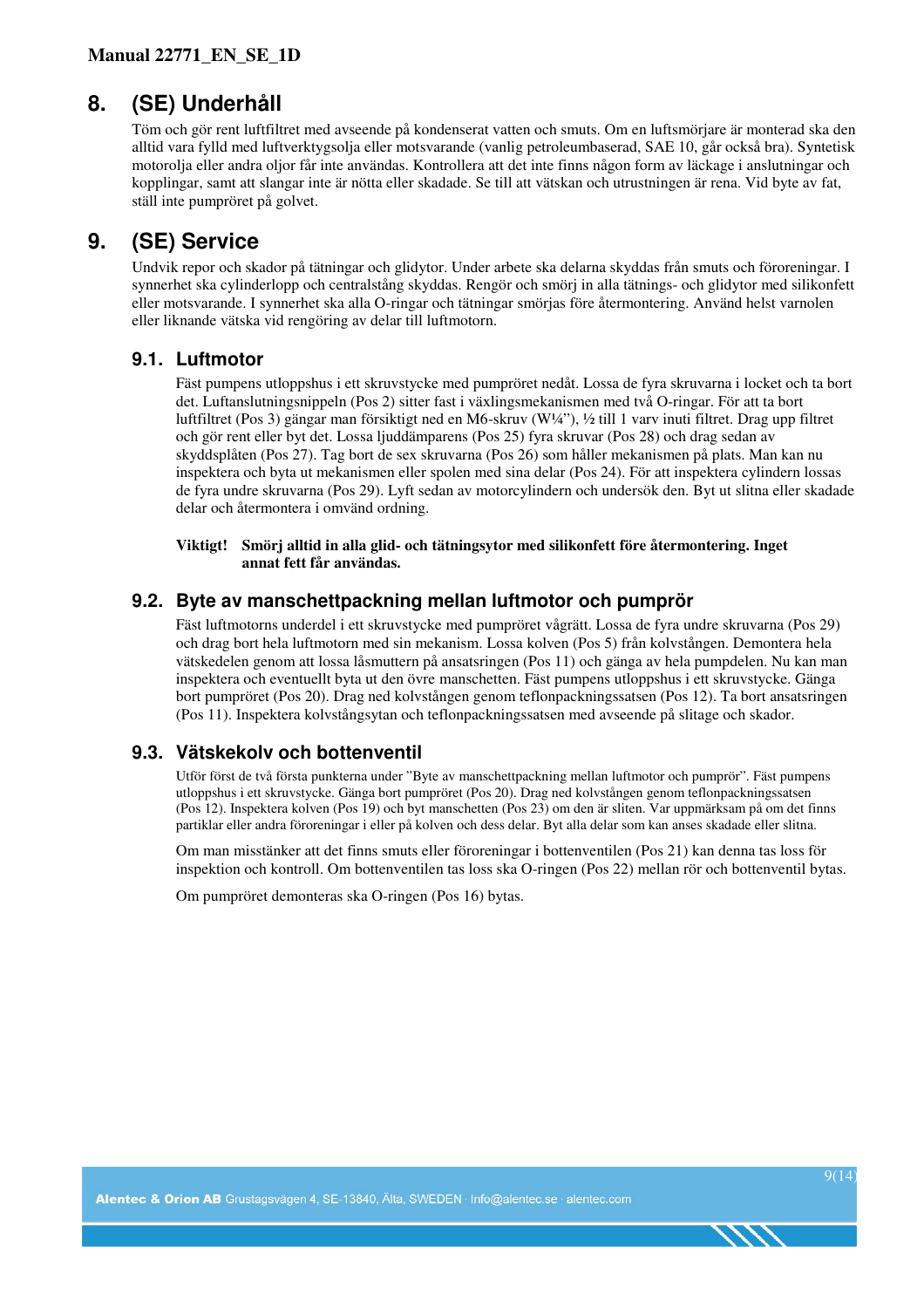# **10. (SE) Felsökning**

#### **10.1. Pumpen går ej**

- 1. Ingen eller låg lufttillförsel.
- 2. Sliten eller skadad luftmotor.

#### **10.1.1. Åtgärd**

- 1. Kontrollera luftledningens ventil, regulator och snabbkoppling.
- 2. Se "service luftmotor".

### **10.2. Pumpen går ojämnt och hackar.**

1. Is i ljuddämparen.

#### **10.2.1. Åtgärd**

1. Töm luftledningens vattenavskiljare på kondensat och vänta några minuter före återstart så isen smälter. Om pumpen "rusat", kontrollera att det inte finns något läckage i rörledningen.

### **10.3. Pumpen rusar och det kommer ingen vätska.**

- 1. Fatet eller tanken tom.
- 2. Smuts i bottenventil eller vätskekolv.

#### **10.3.1. Åtgärd**

- 1. Byt fat eller fyll på tanken.
- 2. Se "service pumprör".

### **10.4. Vätska kommer ut genom dräneringshålet i packnings-skruven.**

1. Packningen i utloppshuset är skadad eller sliten.

#### **10.4.1. Åtgärd**

1. Se "service Byte av manschettpackning i utloppshus".

### **10.5. Pumpen går trots att utloppet är stängt.**

- 1. Packningen på vätskekolven är sliten eller skadad.
- 2. Smuts eller förorening i bottenventil eller i vätskekolv.

#### **10.5.1. Åtgärd**

- 1. Se "service pumprör".
- 2. Se "service pumprör".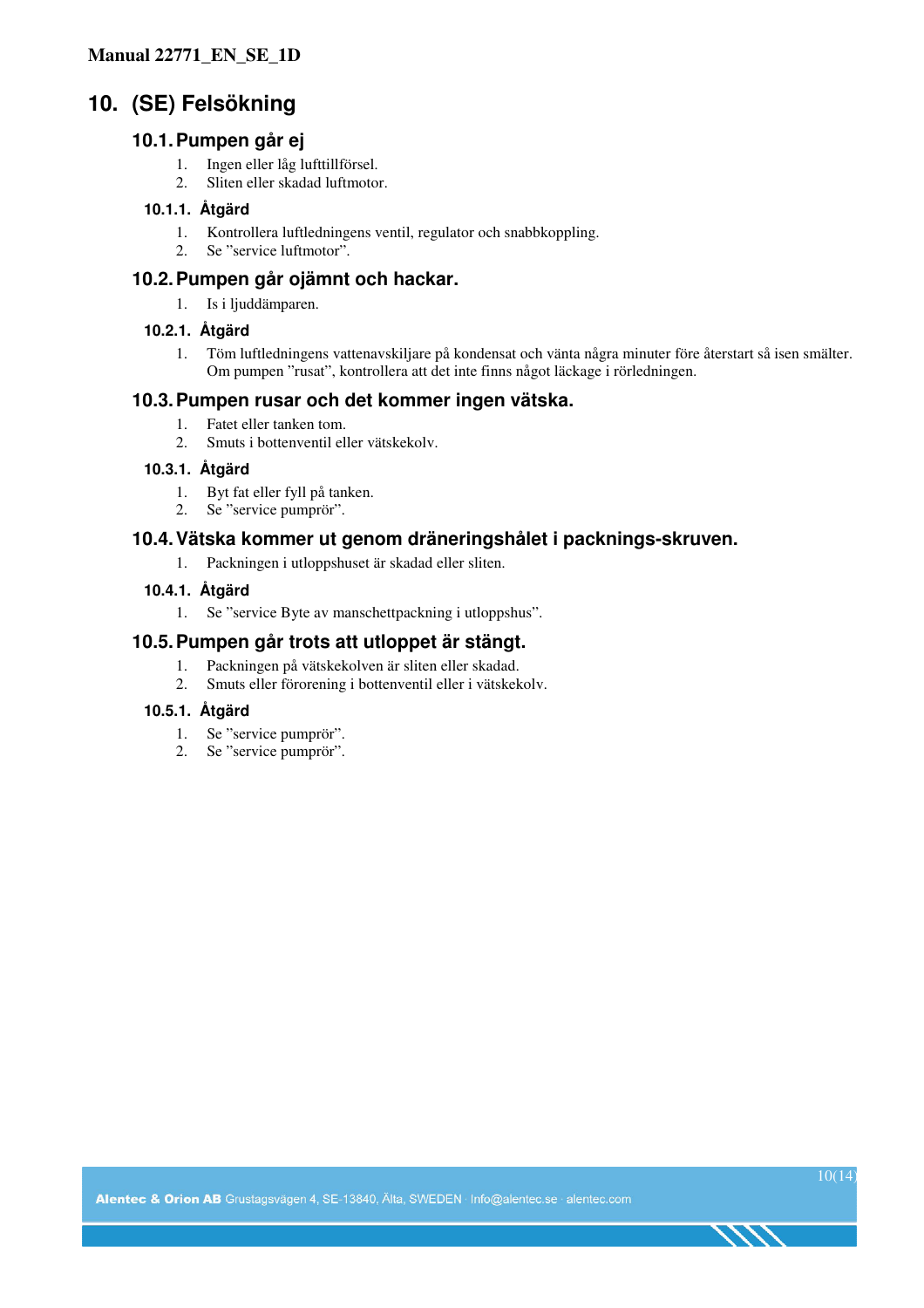# **11. (EN) Spare part kits/ (SE) Reservdelssatser**

| Part Nr.  | <b>Consist of:</b>                                                                                                                                                      | Består av:                                                                                                                                                                             | Pos.                                                          | Quantity/<br><b>Antal</b>                                      |
|-----------|-------------------------------------------------------------------------------------------------------------------------------------------------------------------------|----------------------------------------------------------------------------------------------------------------------------------------------------------------------------------------|---------------------------------------------------------------|----------------------------------------------------------------|
| 242 61 76 | Seal kit air motor<br>$O$ -ring<br>U-seal<br>Top sleeve                                                                                                                 | Packningssats luftmotor<br>O-ring<br>U-manschett<br>Övre styrning                                                                                                                      | 4<br>7<br>8                                                   | 3<br>1<br>$\overline{c}$                                       |
| 242 61 77 | Major repair kit air motor<br>Mechanism complete<br>$O$ -ring<br>Piston<br>O-ring<br>U-seal<br>Top sleeve<br>Washer<br>Lock ring<br>Silencer<br>Screw<br>Screw<br>Screw | Renoveringssats luftmotor<br>Mekanism kompl(1425160)<br>O-ring<br>Kolv<br>O-ring<br>U-manschett<br>Övre styrning<br><b>Bricka</b><br>Låsring<br>Ljuddämpare<br>Skruv<br>Skruv<br>Skruv | 1<br>4<br>5<br>6<br>7<br>8<br>9<br>10<br>25<br>26<br>28<br>29 | 1<br>3<br>1<br>1<br>1<br>2<br>$\overline{c}$<br>$\overline{c}$ |
| 142 52 60 | Mechanism complete<br>Complete mechanism with all O-<br>rings and sealings. Incl. Pos 2<br>and 3.                                                                       | Mekanism komplett<br>Komplett mekansim med alla O-ringar och tätningar.<br>Inkl pos 2 och 3.                                                                                           | $\mathbf{1}$                                                  | 1                                                              |
| 142 52 25 | Air inlet kit<br>Air inlet adapter<br>O-ring<br>Air filter                                                                                                              | Luftanslutningssats<br>Anslutningsnippel<br>O-ring<br>Luftfilter                                                                                                                       | 2<br>$\overline{c}$<br>3                                      | 1<br>$\overline{\mathbf{c}}$<br>1                              |
| 142 52 93 | Repair kit mechanism                                                                                                                                                    | Renoveringssats mekansim                                                                                                                                                               | 24                                                            | $\mathbf{1}$                                                   |
| 242 61 78 | Central bar kit<br>O-ring<br>Central bar<br>Clamping pin                                                                                                                | Centralstångssats<br>O-ring<br>Centralstång<br>Rörpinne                                                                                                                                | 6<br>15<br>17                                                 | 1<br>1<br>1                                                    |
| 102 52 78 | Protective cover                                                                                                                                                        | Skyddsplåt                                                                                                                                                                             | 27                                                            | 1                                                              |
| 242 58 72 | Seal kit liquid part<br>Box seal kit<br>$O$ -ring<br>Piston seal<br>$O$ -ring<br>Clamping pin                                                                           | Packningssats vätskedel<br>Boxpackningssats<br>$O$ -ring<br>Kolvpackning<br>O-ring<br>Rörpinne                                                                                         | 12<br>16<br>23<br>22<br>17                                    | 1<br>1<br>1<br>1<br>1                                          |
| 242 61 79 | Box seal kit<br>Shoulder ring<br>Box seal kit<br>Washer<br>Spring<br>O-ring<br>Clamping pin                                                                             | Boxpackningssats<br>Ansatsring<br>Boxpackningssats<br><b>Bricka</b><br>Tryckfjäder<br>O-ring<br>Rörpinne                                                                               | 11<br>12<br>13<br>14<br>16<br>17                              | 1<br>1<br>1<br>1<br>1<br>1                                     |
| 242 58 75 | Piston kit<br>Piston<br>Piston seal<br>Clamping pin                                                                                                                     | Kolvsats<br>Kolv<br>Kolvpackning<br>Rörpinne                                                                                                                                           | 19<br>23<br>17                                                | 1<br>1<br>$\mathbf{1}$                                         |
| 242 58 76 | Pump tube kit<br>$O$ -ring<br>Pump tube<br>O-ring                                                                                                                       | Pumprörssats<br>O-ring<br>Pumprör<br>O-ring                                                                                                                                            | 16<br>20<br>22                                                | 1<br>1<br>1                                                    |
| 212 58 20 | Foot valve kit<br>Foot valve kit<br>O-ring                                                                                                                              | Bottenventil<br>Bottenventil<br>O-ring                                                                                                                                                 | 21<br>22                                                      | 1<br>$\mathbf{1}$                                              |
| 212 57 53 | Drum adapter                                                                                                                                                            | Fatadapter komplett                                                                                                                                                                    | 18                                                            | $\mathbf{1}$                                                   |

11(14)

ヘノヘ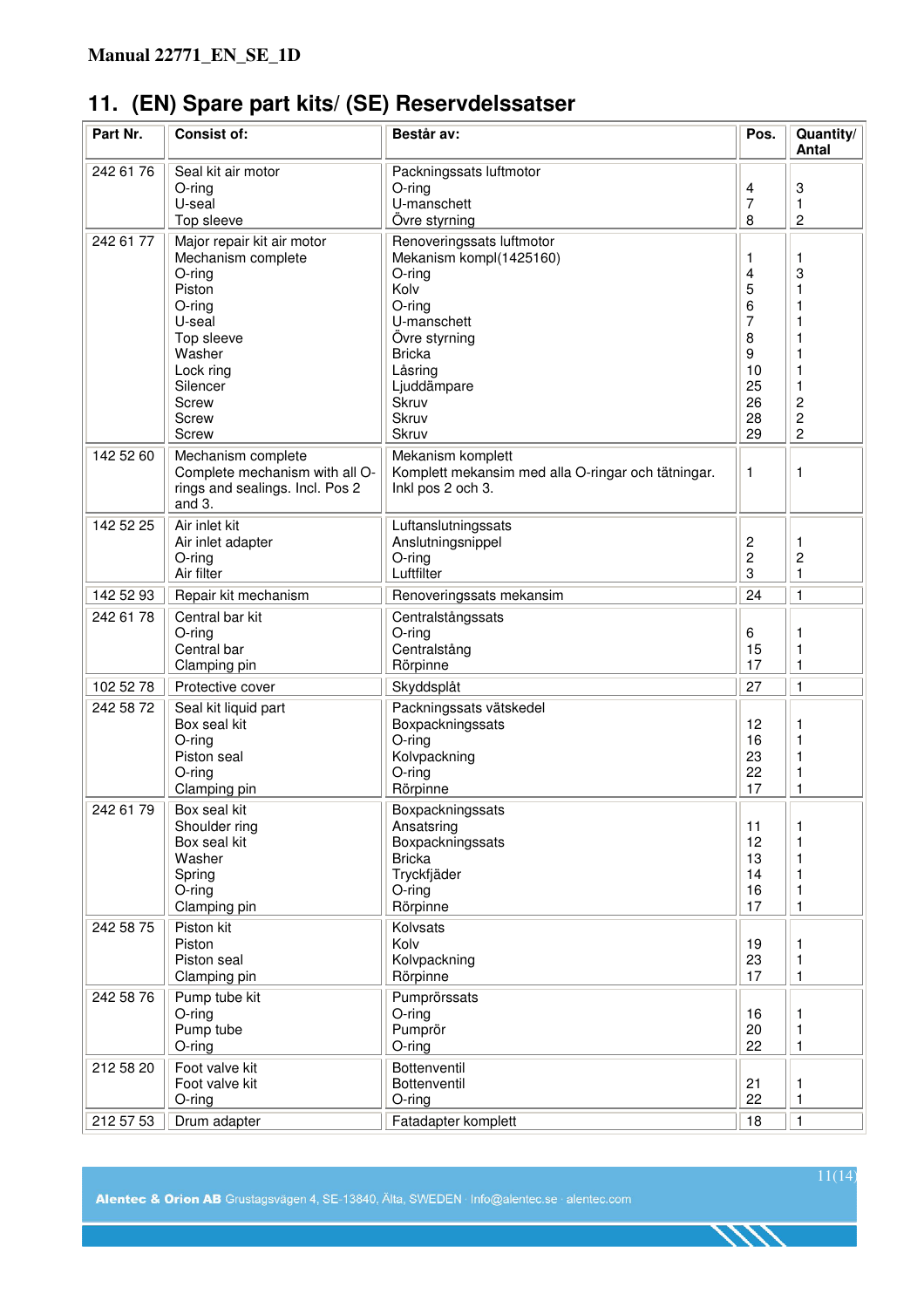

Alentec & Orion AB Grustagsvägen 4, SE-13840, Älta, SWEDEN · Info@alentec.se · alentec.com

12(14)

1111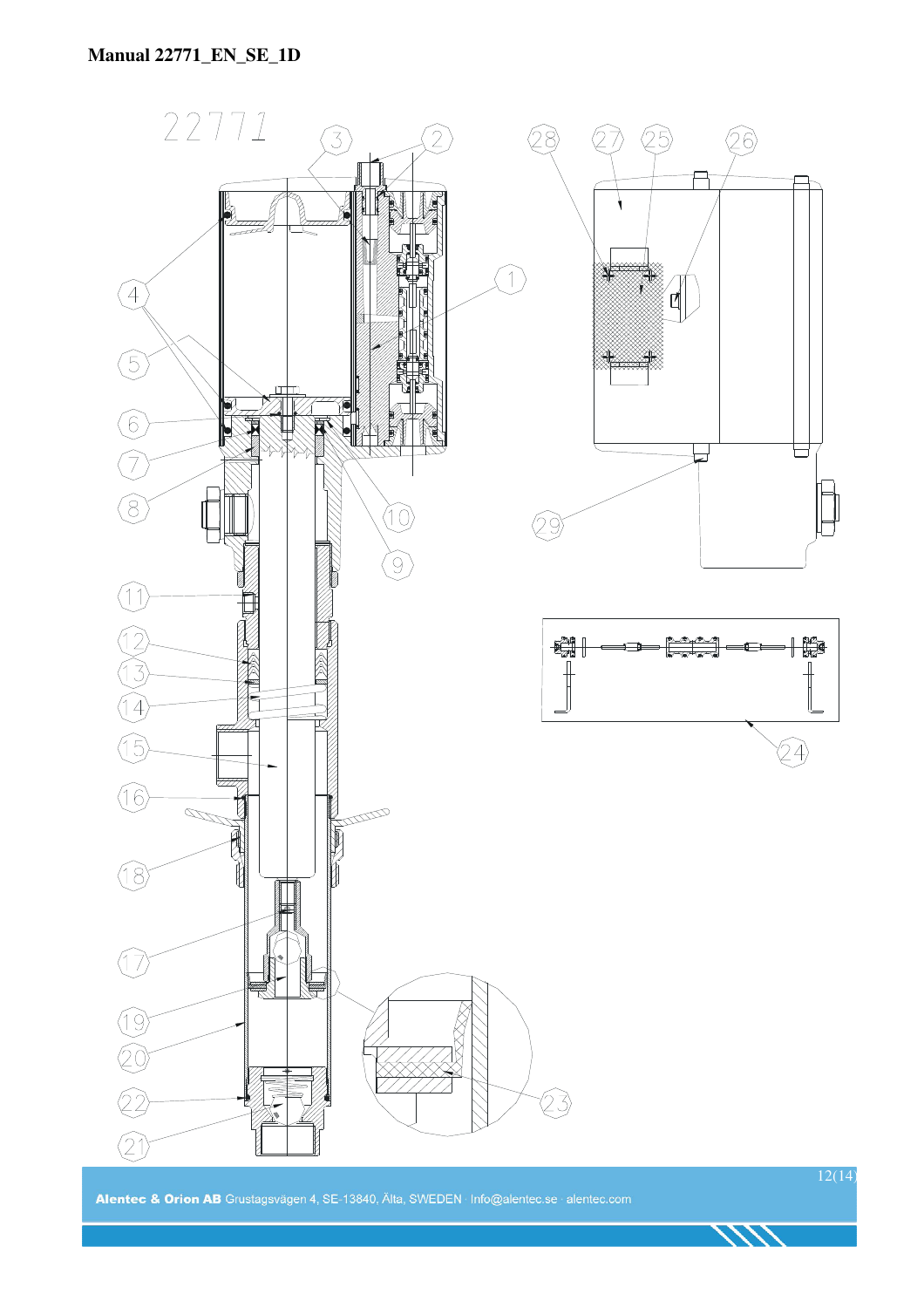# **12. Technical data/ Tekniska data**

| <b>Pressure ratio</b>                                         | 4:1                                           | Tryckförhållande                                       | 4:1                   |
|---------------------------------------------------------------|-----------------------------------------------|--------------------------------------------------------|-----------------------|
| <b>Total length</b>                                           | 585mm/23"                                     | <b>Totallängd</b>                                      | 585mm                 |
| Pump tube length                                              | 220mm/8.6"                                    | Pumprörslängd                                          | $220$ mm              |
| <b>Pump tube diameter</b>                                     | $\emptyset$ 54 mm/ 2.1"                       | Pumprörsdiameter                                       | $Ø$ 54 mm             |
| Air motor diameter                                            | $Ø$ 80 mm/ 3.15"                              | Luftmotordiameter                                      | $Ø$ 80 mm             |
| <b>Stroke length</b>                                          | Approx. 100mm /4"                             | Slaglängd                                              | ca 100mm              |
| Weight                                                        | 9.0kg/ 19.8 lbs                               | <b>Vikt</b>                                            | 9.0kg                 |
| Max. air pressure                                             | 1 Mpa/ 145 psi                                | Max. lufttryck                                         | 1 Mpa                 |
| Min. air pressure                                             | 0.4 Mpa/ 58 psi                               | Min. lufttryck                                         | $0.4$ Mpa             |
| Max. fluid pressure                                           | 4.0 Mpa/ 580 psi                              | Max. vätsketryck                                       | 4.0 Mpa               |
| <b>Burst pressure</b>                                         | Min. 10.0 Mpa/ 1450 psi                       | Sprängtryck                                            | Min. 10.0 Mpa         |
| Free delivery (water at                                       | Approx. 30 l/min                              | <b>Fritt avgivet</b>                                   | ca. 30 l/min          |
| $0.7$ Mpa/100 psi air                                         |                                               | vätskeflöde (vatten vid                                |                       |
| pressure)                                                     |                                               | 0.7 Mpa lufttryck)                                     |                       |
| Recommended max.                                              | Approx. 20 l/min                              | Rekommenderat max.                                     | ca. 20 l/min          |
| delivery                                                      |                                               | flöde                                                  |                       |
| <b>Air connection</b>                                         | BSP $\frac{1}{4}$ " female/ G $\frac{1}{4}$ " | Luftanslutning                                         | $G\frac{1}{4}$ " inv. |
| <b>Fluid outlet</b>                                           | BSP 1" female/ G 1"                           | Vätskeutlopp                                           | $G 1$ " inv.          |
| <b>Fluid inlet</b>                                            | BSP 1" female/ G 1"                           | Vätskeinlopp                                           | $G 1$ " inv.          |
| Noice level at 0.7                                            | 84 dB                                         | Ljudnivå vid 0.7 Mpa                                   | 84 dB                 |
| Mpa/100 psi                                                   |                                               | lufttryck                                              |                       |
| Drumadapter, 212 57<br>53                                     | Included                                      | Fatadapter, 212 57 53                                  | Ingår                 |
| Suction tube, 222 62 14,<br>required when<br>mounting in drum | Not included                                  | Sugrör, 222 62 14, för<br>användning vid<br>fatmontage | Ingår ej              |
|                                                               |                                               |                                                        |                       |
| <b>Classification/</b><br><b>Klassifikation</b>               |                                               | II 2 G IIA T5 X                                        |                       |
| Zone                                                          | 1 and 2                                       | Zon                                                    | 1 och 2               |
| <b>Liquids with ignition</b>                                  | $100^{\circ}$ C                               | Vätskor med                                            | $100^{\circ}$ C       |
| temperature above                                             |                                               | tändtemperatur över                                    |                       |
|                                                               |                                               |                                                        |                       |
|                                                               |                                               |                                                        |                       |

1111